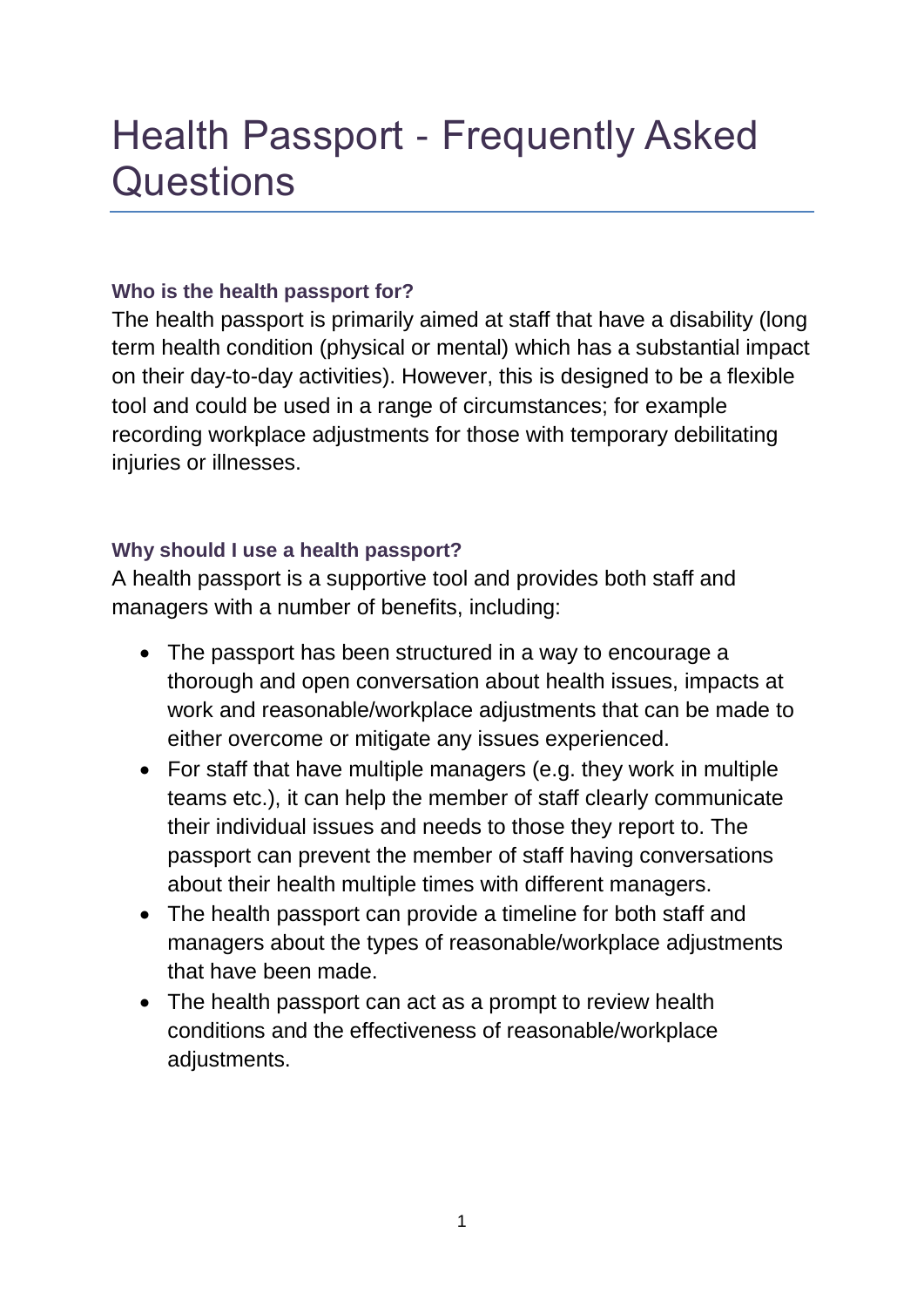### **Is the health passport compulsory for those with health conditions?**

The health passport is not compulsory and it is up to the member of staff if they want to use it. Managers can encourage staff to use a passport, but they will not force a member of staff to use one.

#### **Who owns the health passport?**

The passport belongs to the member of staff and they are free to share the entire or parts of the passport with whom they may wish to. If a member of staff does not have somewhere to securely store their passport, their manager should help identify somewhere.

| <b>Staff</b>                                                                                                                                                 | <b>Manager</b>                                                                                                                                                                                                                                                                                                                                                                                                                    |
|--------------------------------------------------------------------------------------------------------------------------------------------------------------|-----------------------------------------------------------------------------------------------------------------------------------------------------------------------------------------------------------------------------------------------------------------------------------------------------------------------------------------------------------------------------------------------------------------------------------|
| Engage in open and frank<br>conversations with their<br>$m$ anager $(s)$ .<br>If you are disabled consider<br>updating your staff record to<br>reflect this. | After the initial meeting, set an<br>appropriate review cycle to<br>discuss health issues and<br>reasonable/workplace<br>adjustments with your member<br>of staff.                                                                                                                                                                                                                                                                |
| Administration of the passport (if<br>the you are able to).<br>Safe storage which protects your<br>confidentiality.                                          | Ensure appropriate referrals to<br>support services are made e.g.<br>OH, HELP, and Access to Work,<br>etc.<br>Support the member of staff to<br>complete, maintain and update<br>their health passports.<br>Be prepared to fund<br>reasonable/workplace<br>adjustments for the member of<br>staff.<br>Be prepared to consider a range<br>of different flexible working<br>requests for health reasons.<br>Complete the anonymised |
|                                                                                                                                                              | health passport return.                                                                                                                                                                                                                                                                                                                                                                                                           |

#### **What are the main responsibilities of the passport?**